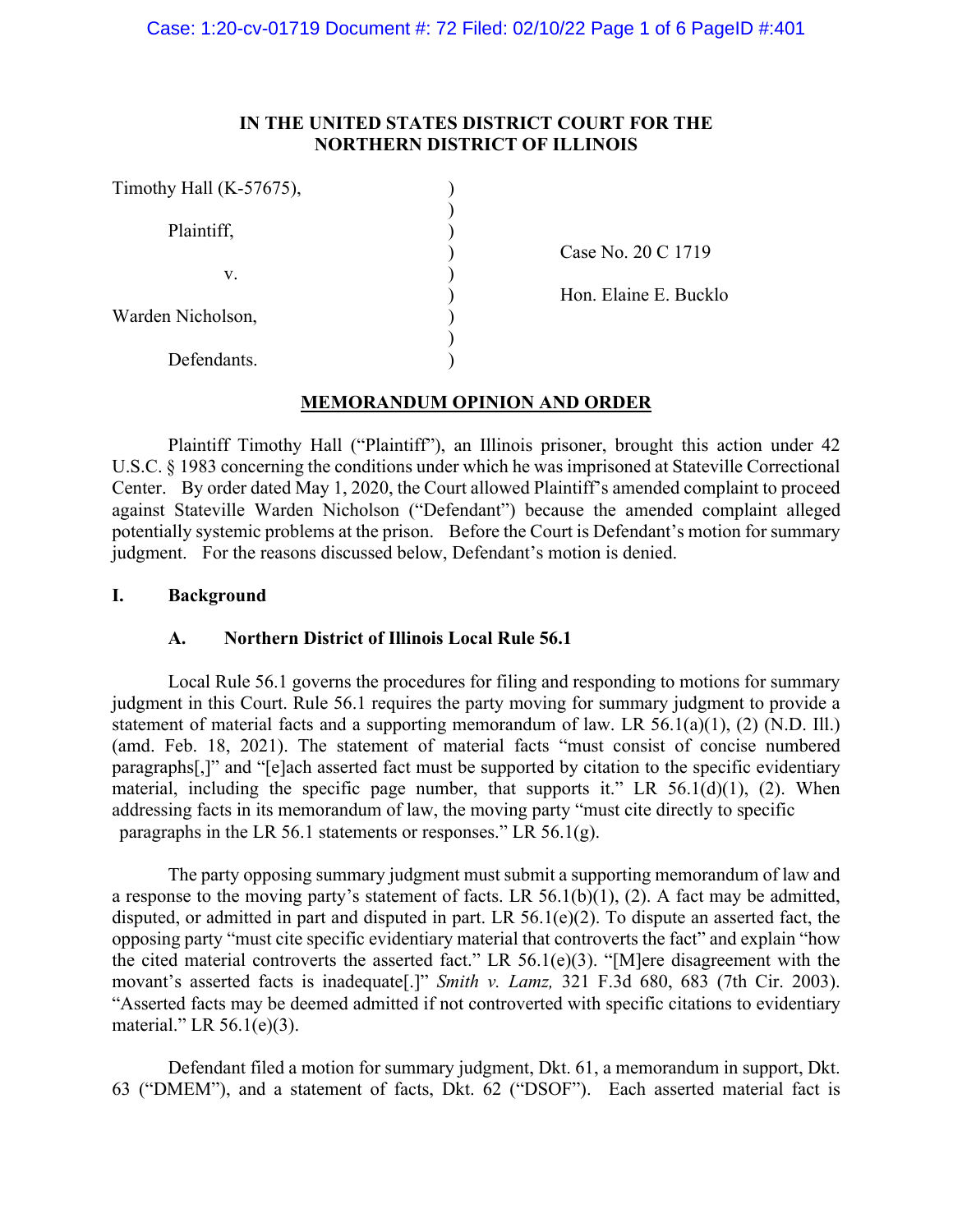supported by citations to evidentiary material. Because Plaintiff is proceeding *pro se*, Defendant also served on Plaintiff a Local Rule 56.2 Notice that explained the requirements of Local Rule 56.1. Dkt. 64. Plaintiff filed a response that consists of both a recitation of facts and legal arguments, Dkt. 67 ("PRESP").

Plaintiff did not directly respond to Defendant's statement of facts, so as permitted by Local Rule 56.1(e)(3), the Court will consider facts therein admitted if they are not "controverted with specific citations to evidentiary material." Notwithstanding any admissions, however, the Court has interpreted Plaintiff's responsive filing generously, consistent with his *pro se* status, and will consider his recitation of facts to the extent that he has either pointed to evidence in the record or could properly testify himself about the matters asserted. *See James v. Hale*, 959 F.3d 307, 315 (7th Cir. 2020) (citing Fed. R. Civ. P. 56(c)(4)); *Sistrunk v. Khan*, 931 F. Supp. 2d 849, 854 (N.D. Ill. 2013); Fed. R. Evid. 602. Moreover, application of Local Rule 56.1 here aside, Defendant relies entirely upon Plaintiff's own deposition testimony and grievances as evidence of the prison's conditions – Defendant has submitted *no* additional evidence on that issue – and thus the factual record as to prison conditions consists of Plaintiff's own account and is undisputed in any event. *See Bentz v. Hardy*, No. 15-1344, 638 Fed. App'x 535, 536 (7th Cir. Apr. 8, 2016) (finding that, even where plaintiff failed to respond properly to statement of uncontested facts, "[t]hat misstep was not fatal" because defendants chiefly relied upon plaintiff's discovery deposition as their evidentiary source, rendering his account of prison conditions undisputed).

With these standards in mind, the Court turns to the relevant facts and will incorporate references to the parties' exhibits so long as they would be admissible at trial and provide information relevant to the Court's analysis.

#### **B. Facts**

This lawsuit concerns Plaintiff's incarceration at Stateville from 2014 – 2018 (he was then transferred to Pinckneyville Correctional Center, where he is presently incarcerated). During that time, Plaintiff states that he was housed in D-House, C-House, and F-House – and he has identified specific cells where he resided in each, *see* PRESP at p. 2, 11 – whereas Defendant asserts that Plaintiff resided only in D-House during this time, based upon a "Counseling Summary" log for Plaintiff that Defendant produced, *see* DSOF ¶ 9.

Plaintiff held numerous prison jobs at Stateville. He worked on the paint crew between 2015 and 2017, worked as cell-house help, which consisted of cleaning living units, and he did two rotations of six-month stints each in the toxic room, where he cleaned tunnels, the dining room, and visiting room, and then in the laundry room, where he washed clothes for the facility, including jumpsuits from the healthcare unit. *Id.* ¶¶ 10-15.

All three cell houses where Plaintiff lived were "plagued" by cockroaches, rats, rodent droppings, mold, foul odors, asbestos, fecal matter on the walls, and poor ventilation. PRESP at 2. The conditions in F-House were "so grim" that it closed in 2016. *Id.* Plaintiff "suffered there" until just before it closed. *Id.* While Plaintiff slept, roaches and rodents crawled on him,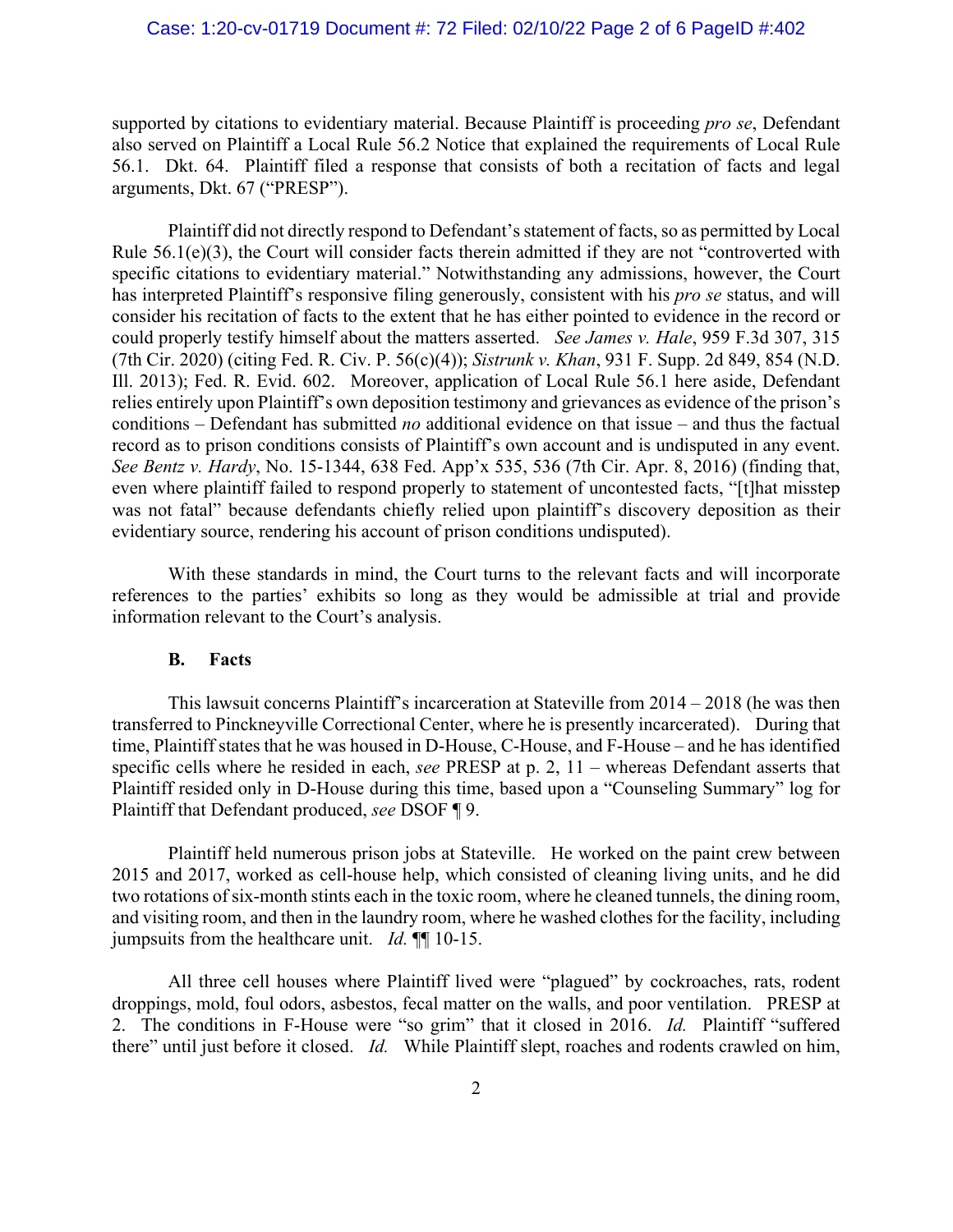# Case: 1:20-cv-01719 Document #: 72 Filed: 02/10/22 Page 3 of 6 PageID #:403

causing him to awaken. *Id.* His food trays were wiped down with dirty towels instead of washed in a dish washer. *Id.* The dining tables were covered in bird feces. *Id.* While he showered, he inhaled mold. *Id.* When he worked in the toxic room, he was exposed to toxic chemicals for six to seven hours a day. *Id.* When he worked in the general store, he worked within muddy walls and among mice that were in the prison's food supply. *Id.* 

Plaintiff's medical records from during 2014-2018 reflect multiple complaints by Plaintiff of itching on his back, scratchy throat, chronic congestion, nasal pain, and facial pressure. *Id.*, pg. 3. The medical records also reflect observation of puss-filled vesicles on Plaintiff's back and fungus on his body. *Id.* Administrative staff "simply reminded [Plaintiff] of the status quo and instructed him to put in sick call to address his ailments". *Id.* 

Plaintiff filed two grievances, each both related to sanitation and his resulting medical issues, during his time at Stateville – one in October 2014 and one in June 2018. DSOF ¶¶ 21- 38. The 2014 grievance identified problems with ants, roaches, spiders, mice, and bird droppings throughout the prison. *Id.* ¶ 22. Plaintiff also complained that he was having respiratory problems, sleepless nights, headaches, congestion, mucus build-up, and a raspy voice. *Id.* ¶ 23. In the 2018 grievance, Plaintiff complained about mold, asbestos, birds, bird feces, roaches, and a lack of a dishwasher. *Id.* 1 32. He further complained about respiratory problems, blurred vision, chronic itching, a raspy voice, and mucus build-up. *Id.* ¶ 34. Plaintiff noted in both grievances that he was receiving medical attention, but that it was not helping. *Id.* ¶¶ 25, 35. In the latter grievance he requested treatment from a specialist regarding the rash on his back. *Id.* ¶ 37. Neither grievance identified nor was directed towards any particular staff members. *Id.* ¶¶ 29, 38. Plaintiff also wrote three additional letters regarding his complaints. PRESP at 2.

In response to Plaintiff's first grievance, the counselor wrote, "glue traps are provided for mice", and the prison makes every effort to keep wildlife out, but "when wildlife enters the living units staff notifies the appropriate department". *Id.* at 3. There are no documented efforts in the record to move Plaintiff to a more sanitary environment. *Id.* The medical records reflect some treatment of Plaintiff's symptoms, but no attempts to address their causes or reduce the risk of future harm. *Id.* 

Plaintiff also had verbal conversations with prison staff about the unsanitary conditions, but those conversations were not with Defendant. *Id*., pg. 2; DSOF ¶ 19. Plaintiff only ever exchanged "passing greetings" with Defendant. *Id.*

Defendant was "not the Warden at Stateville for the entire period relevant to Plaintiff's allegations", but he was the Warden when Plaintiff was transferred to Pinckneyville in 2018. *Id.*  ¶¶ 17-18. Plaintiff notes that Defendant was a warden at Stateville at the time that F-House was closed, which occurred in 2016. PRESP at 5.

At the time of Plaintiff's deposition in February 2021, Plaintiff's breathing had improved, but he was still congested, having trouble swallowing, and he still had the rash on his back. DSOF  $\P$  40.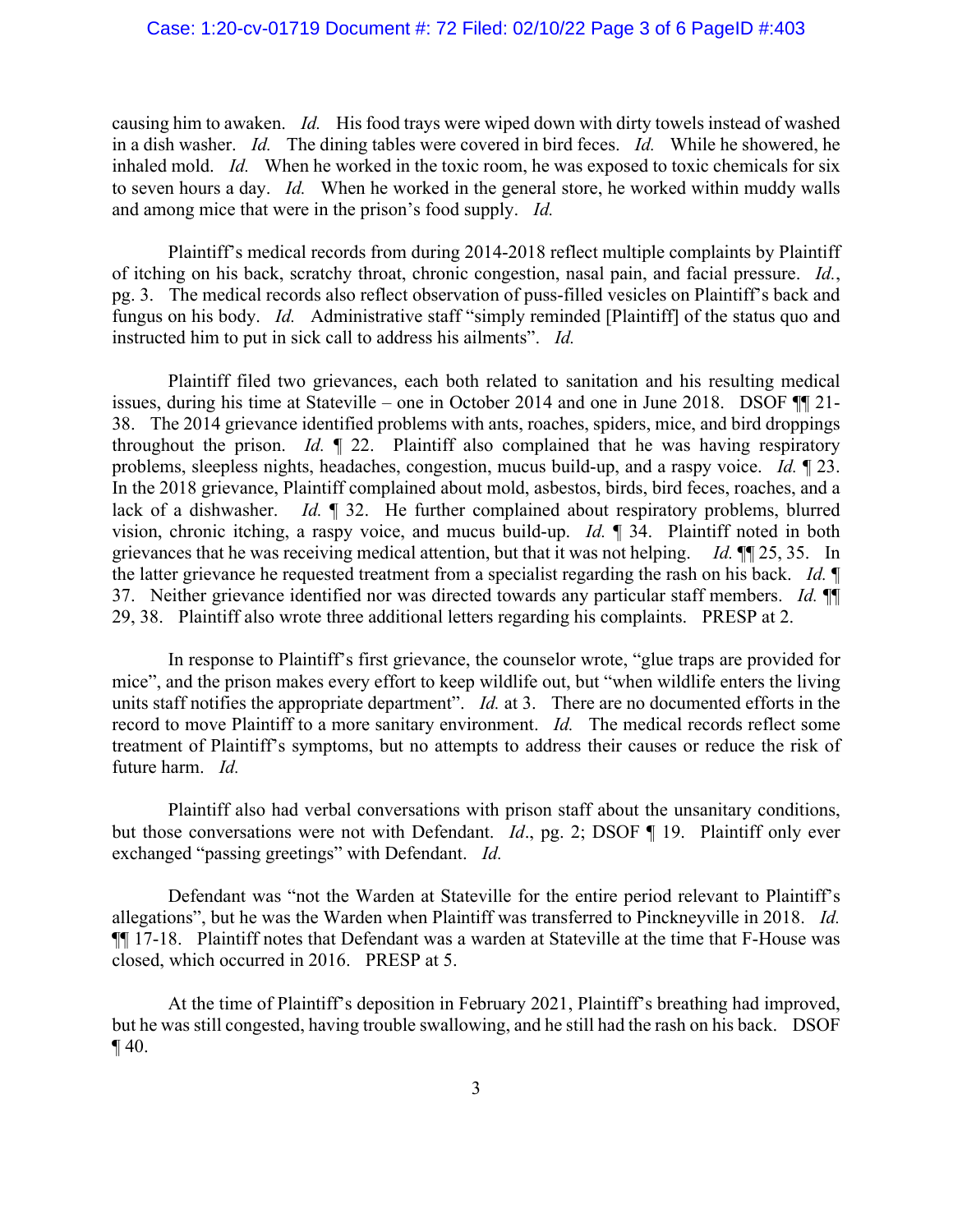Plaintiff filed this lawsuit in March 2020. In May 2020, the Court allowed Plaintiff to proceed on his amended complaint, explaining that his allegations of four-years long constant exposure to pests, feces, and mold in his cells, remainder of his living units, the dining hall, and the prison's kitchen areas, which caused him to suffer respiratory and skin conditions that have not abated, potentially indicated unsanitary conditions of constitutional significance and warranted further inquiry. Dkt. 10. The Court explained that Plaintiff could proceed against Defendant in his individual capacity because the personal involvement of a senior prison official like a warden can be inferred when, as here, a prisoner-plaintiff alleges facts sufficient to raise an inference that conditions are potentially systemic, rather than localized to a particular area of a prison. *See Smith v. Dart*, 803 F.3d 304, 309 n. 2 (7th Cir. 2015). *Id.* 

Defendant now moves for summary judgment in his favor and against Plaintiff.

### **II. Discussion**

 Summary judgment is appropriate if there is no genuine dispute as to any material fact and the movant is entitled to judgment as a matter of law. Fed. R. Civ. P. 56(a). A genuine dispute of material fact exists if "the evidence is such that a reasonable jury could return a verdict for the nonmoving party." *Anderson v. Liberty Lobby, Inc.*, 477 U.S. 242, 248 (1986). The party moving for summary judgment bears the burden of proving the absence of such a dispute. *See Celotex Corp. v. Catrett*, 477 U.S. 317, 323 (1986). All facts and reasonable inferences are construed in the light most favorable to the nonmoving party. *Chaib v. Geo Grp., Inc.*, 819 F.3d 337, 341 (7th Cir. 2016).

A prisoner's claim of unconstitutional conditions of confinement is analyzed under the Eighth Amendment's cruel and unusual punishment clause. *Farmer v. Brennan*, 511 U.S. 832, 834 (1994). To establish a constitutional violation with respect to a prisoner's living conditions, he must be able to demonstrate both: (1) the conditions were objectively so adverse that they deprived him "of the minimal civilized measure of life's necessities," and (2) the defendant acted with deliberate indifference to the conditions. *Townsend v. Fuchs*, 522 F.3d 765, 773 (7th Cir. 2008) (quoting *Farmer*, 511 U.S. at 834). Life's necessities include shelter, heat, clothing, sanitation, and hygiene items. *See Budd v. Motley*, 711 F.3d 840, 842-43 (7th Cir. 2013); *Gillis v. Litscher*, 468 F.3d 488, 493 (7th Cir. 2006). A deprivation must be sufficiently serious; that is, the condition must create a serious risk to an inmate's health or safety or be sufficiently prolonged so as to cause significant pain or discomfort. When assessing the objective severity of conditions of confinement, the Court must consider their nature, duration, and any harm caused by the conditions. *See Thomas v. Illinois*, 697 F.3d 612, 614-15 (7th Cir. 2012). Certain conditions may establish an Eighth Amendment violation in combination when they would not do so alone. *Gray v. Hardy*, 826 F.3d 1000, 1005 (7th Cir. 2016). And some conditions, if endured for a significant period of time, may be sufficient to implicate the Constitution where a short-term problem might not be. *Gray*, 826 F.3d at 1005.

Here Defendant introduced no evidence whatsoever contradicting Plaintiff's description of Stateville's unsanitary conditions. His *undisputed* account of rampant pest activity throughout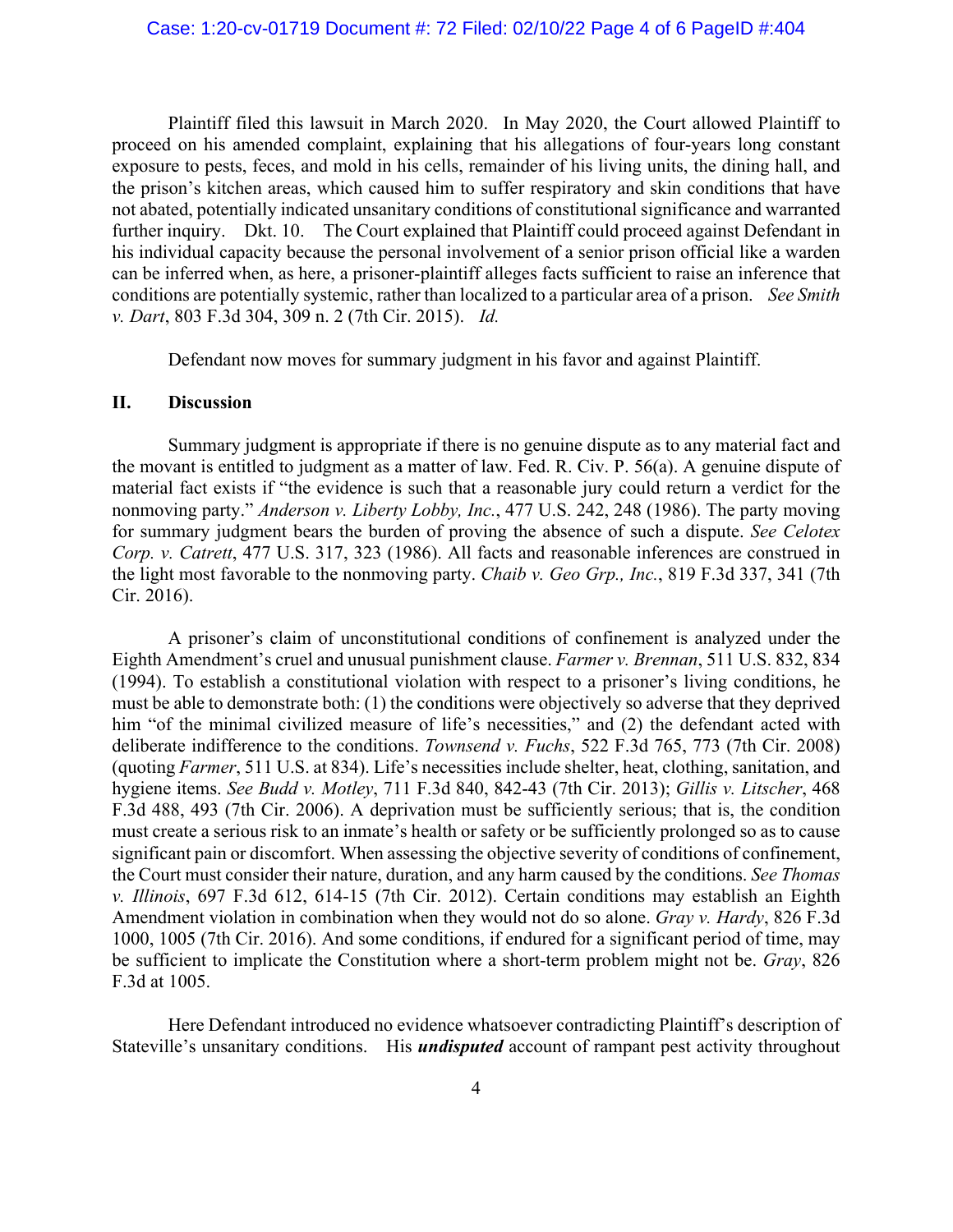the prison, coupled with his exposure to toxins and moldy and filthy showers, walls, dining tables, and trays – which all resulted in him developing persistent respiratory and skin conditions — is sufficient to create a disputed issue of fact as to whether his living conditions were constitutionally deficient. *See Sain v. Wood*, 512 F.3d 886, 894 (7th Cir. 2008) ("[A] prolonged pest infestation, specifically a significant infestation of cockroaches and mice, may be considered a deprivation sufficient to constitute a due process violation."); *Board v. Farnham,* 394 F.3d 469, 485–86 (7th Cir. 2005) (finding that mold and black fiberglass in air vents resulting in respiratory problems and nosebleeds sufficiently serious); *Gray*, 826 F.3d at 1006 (concluding that insect infestation together with lack of cleaning supplies and broken window in cell could constitute unconstitutional condition of confinement); *Barbosa v. McCann*, No. 08 C 5012, 2011 WL 4062469 at \*6 (N.D. Ill. Sept. 12, 2011) (finding that record evidence indicated inmate could prove insects and cockroaches were "rampant," there were so many that he could sleep only a few hours a night, and bugs or mice crawled on him and bit him); *Villagran v. Dart*, 2016 WL 7426132, at \*4 (N.D. Ill. Dec. 23, 2016) (finding that inmate's observation of five to ten mice a night in dayroom, mice droppings in cell and showers, insects in cell and showers, mold in dayroom and showers, leaky cell toilet, and access to disinfectant only "once in a while" created disputed issue of fact whether inmate's confinement rose to level of constitutional violation); *Moran v. Rogers*, 2007 WL 1232216, at \*2 (N.D. Ind. April 24, 2007) (exposure to excessive mold that caused breathing problems beyond a mild allergic reaction stated a claim); *Thomas*, 697 F.3d at 614 ("The potential psychological harm from living in a small cell infested with mice and cockroaches is pretty obvious."). Although Defendant cites to caselaw which explains that a mere laundry-list of unsanitary conditions does not alone state a claim, these cases and Defendant do not engage with Plaintiff's testimony – or the emphasis of the Court's screening order – that the conditions here were pervasive and and led to documented and long-lasting health problems including skin rashes and fungus, itching, and persistent congestion and breathing difficulties.

 Defendant's motion is more focused on the subjective element of Plaintiff's claim. Defendant is correct that Plaintiff has not produced direct evidence showing that Defendant knew about the severity of the conditions Plaintiff experienced. It is unclear to whom Plaintiff's three letters were addressed or if Defendant ever saw them, and the two had no verbal conversations. Defendant likewise was not a signatory to any of Plaintiff's grievance responses. Nevertheless, the Court must construe the facts in a light most favorable to the non-movant, *see Zuppardi v. Wal-Mart Stores, Inc.*, 770 F.3d 644, 649 (7th Cir. 2014) and "[e]vidence that a senior official 'must have known' about the risk of physical or psychological harm resulting from the unsanitary conditions is sufficient for a jury to find deliberate indifference." *Gray*, 826 F.3d at 1008. Here, the unsanitary conditions described by Plaintiff were pervasive and occurred in more than one housing unit – even causing one such unit, F-House, to close altogether – and thus suggest systemic problems at the prison, and so Defendant's knowledge of the problems may be inferred. *See id.* at 1008-09 (citing *Sanders v. Sheahan*, 198 F.3d 626, 629 (7th Cir. 1999) ("defendants such as the Sheriff and the Director of the Jail can realistically be expected to know about or participate in creating systematic jail conditions" such as "inadequate hygiene")). Defendant makes much ado about the fact that he was not the Warden during "the entire" time Plaintiff resided at Stateville, but, troublingly, Defendant has not provided the Court with the date that his employment at Stateville began. Plaintiff's account that Defendant was a warden at least as far back as 2016,